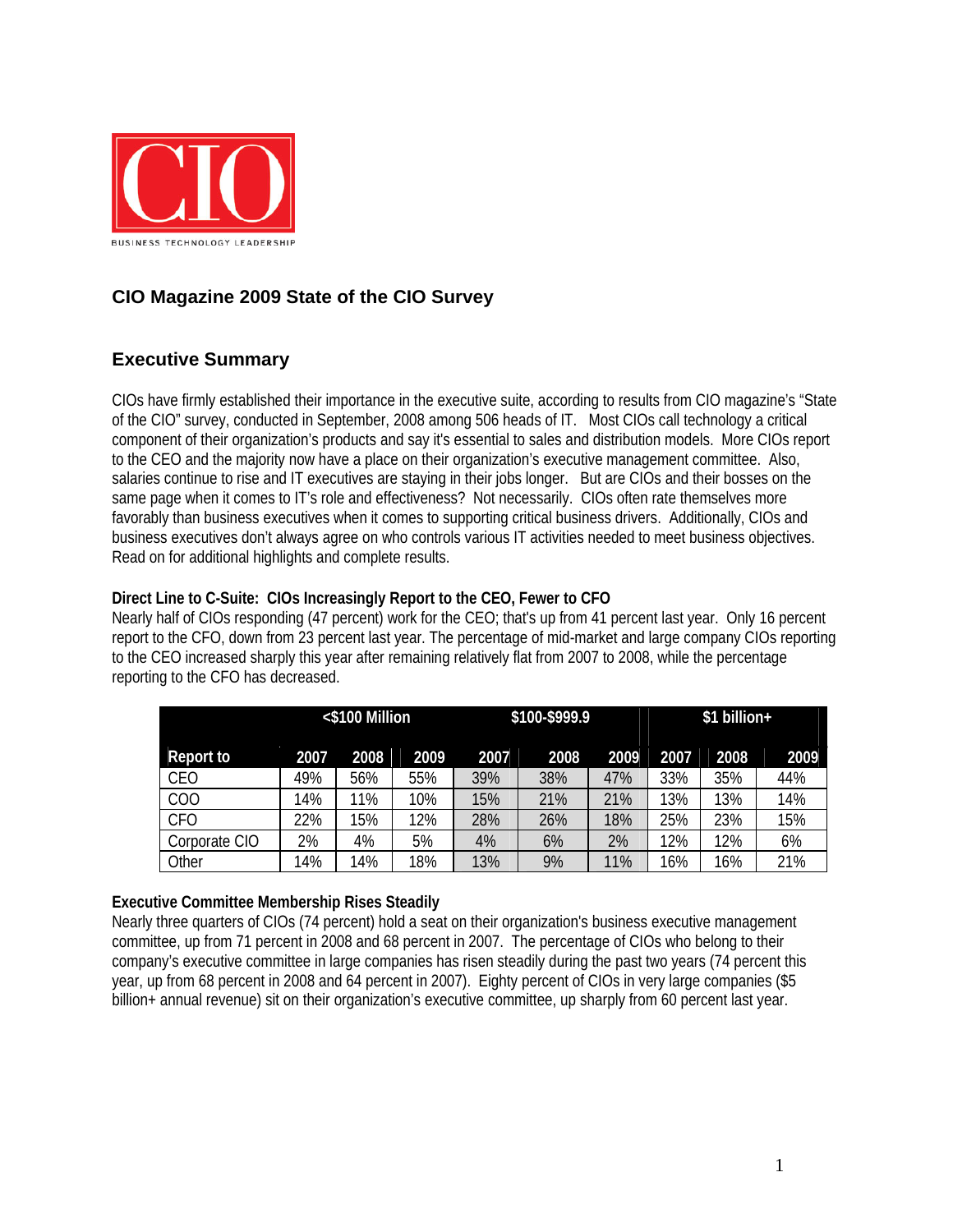#### **CIO Salaries Increase; Financial Sector Highest Paying, Government Lowest**

CIOs are earning more and staying in their jobs longer. IT executives earned \$247,900 last year, up from \$237,400 in the 2008 survey and \$185,200 in 2007. CIOs in large companies earned an average of \$350,200 compared to their peers in small (\$165,200) and mid-market (\$211,300) companies. The average tenure for CIOs responding is 5 years, 4 months, up from 4 years, 5 months last year, but relatively consistent with the 5 years, 1 month reported in 2007. While IT executives in the financial and government sectors have held their current positions for roughly the same length of time, CIOs in the financial sector command salaries more than double those of government CIOs.

| Industry                     | <b>Mean Tenure</b> | <b>Mean Salary</b> |
|------------------------------|--------------------|--------------------|
| Education                    | 5 years, 2 months  | \$162,300          |
| Finance/banking              | 5 years, 10 months | \$340,700          |
| Government                   | 5 years, 11 months | \$157,400          |
| Healthcare                   | 4 years, 10 months | \$243,100          |
| Manufacturing                | 6 years, 3 months  | \$273,800          |
| Retail/wholesale/distributor | 4 years, 3 months  | \$252,300          |

#### **CIOs Primarily Have IT Backgrounds But Frequently Lead Non-IT Areas of the Business**

Roughly three out of four IT heads come from IT backgrounds. Seventy-seven percent of CIOs surveyed say IT was their primary area of experience prior to their current position, consistent with last year. Twenty-three percent had primarily non-IT experience prior to their current job including consulting (9 percent), administration/operations (4 percent), engineering (3 percent) and finance/accounting (2 percent).

Many CIOs now run other non-IT areas of the business. In addition to their IT work, almost two thirds of respondents (64 percent) cite a leadership role for some other non-IT area of the business. Security (32 percent), strategy (25 percent) and administration/operations (20 percent) are the most frequently cited non-IT areas of responsibility. CIOs in small companies (71 percent) are more likely to have leadership level non-IT responsibility than their mid-market (64 percent) and large company (58 percent) counterparts. Eighty-five percent of CIOs working in the financial sector have a leadership role in some non-IT area of the business, significantly higher than IT heads in the education (51 percent) or manufacturing (50 percent) sectors.

#### **CIOs Focus on Long-term Strategic Planning and IT-Business Alignment**

Seven out of ten CIOs (70 percent) call long-term strategic thinking and planning the executive leadership competency most critical to their current role, up significantly from 56 percent last year. Aligning IT initiatives with business goals (71 percent) is the most frequently cited activity in which CIOs spend their time and focus, followed by cultivating the IT/business partnership (58 percent), improving IT operations & systems performance (53 percent), leading change efforts (47 percent) and implementing new systems and architecture (43 percent). These activities are consistent with the top 5 reported last year. CIOs spend most of their time with groups outside of their IT staff or team. CIOs report that 38 percent of their time is spent with IT staff, 22 percent with their companies IT executives, 19 percent with non-IT employees and 10 percent, respectively, with IT vendors and external business partners/customers.

#### **Financial Sector Spends Most on IT as a Percentage of Revenue; Manufacturing Least**

The average IT budget as a percentage of total revenue is 5 percent, according to CIOs responding to this year's survey. CIOs in small companies report that the IT budget represents 8 percent of their company's total revenue, significantly higher than the 4 percent reported by mid-market and large company CIOs. CIOs in the financial sector report the highest IT budget as a percentage of total revenue (8 percent,) while CIOs in retail/wholesale/distribution (3 percent) and manufacturing (2 percent) report the lowest.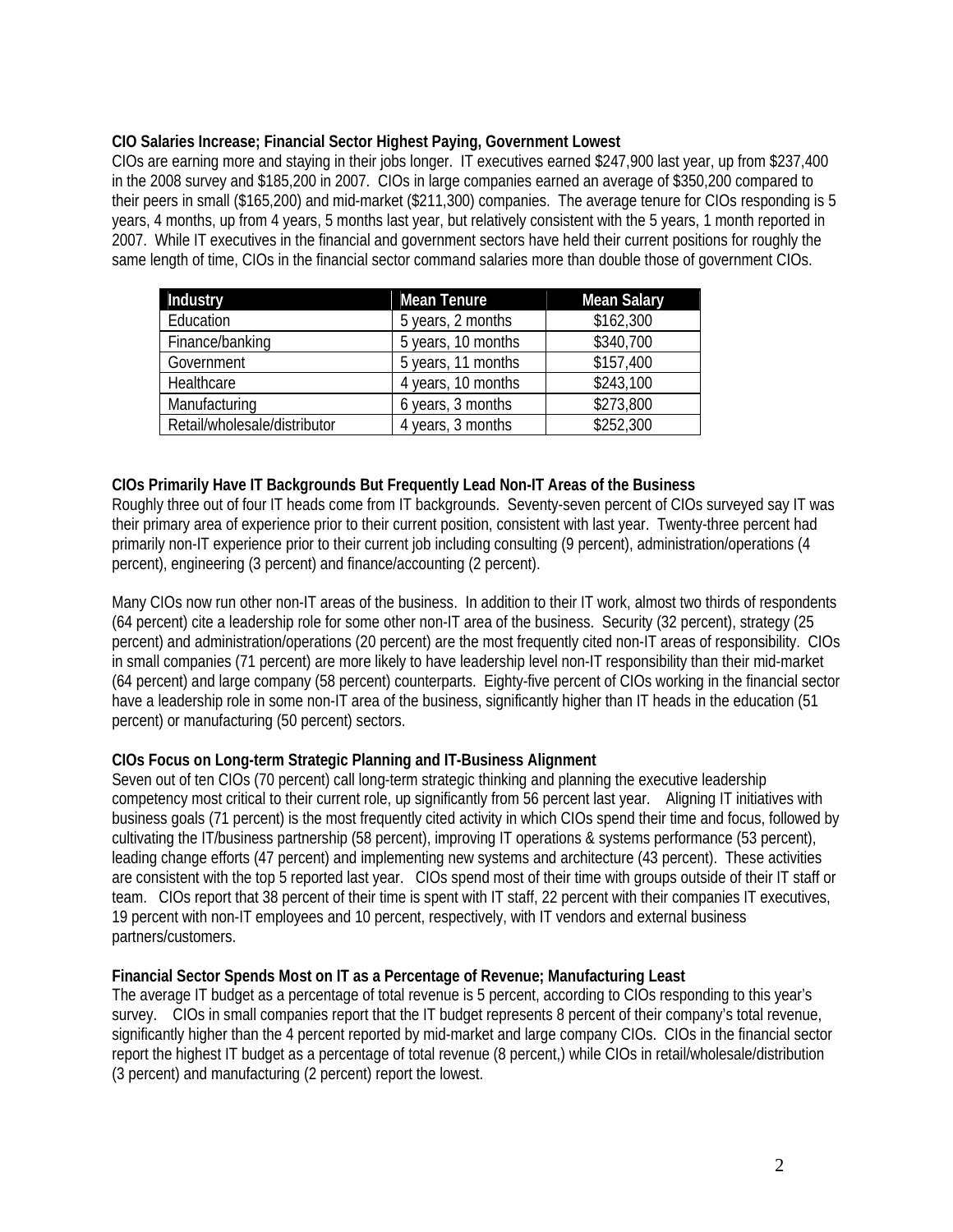**CIOs & Business Executives Agree on Technology's Importance but Not Always on Role and Effectiveness**  The majority of large company CIOs surveyed say that technology is a core component of their organization's products and essential to their sales and distribution model (77 percent and 75 percent, respectively). CEOs are in agreement, according to Forrester's Q3 2008 North American Business Technology Online Survey. CIO magazine teamed with Forrester to include several similar survey questions in our State of the CIO research, in order to compare what CIOs and business executives are saying. Forrester's survey, conducted in July 2008 among 600 business executives from North American \$1 billion-plus companies, finds 81 percent of respondents consider technology core to their company's offerings while 77 percent believe technology is a critical component of their sales and distribution model.

Where will IT have the most impact on the business in the coming year? CIOs say they aim to improve end-user productivity, drive innovative new market offerings and business practices and re-engineer core business processes. A higher percentage of CIOs in larger companies expect IT to drive innovative new market offerings or business practices in the coming year versus the past year (41 percent versus 29 percent). Fewer expect IT to have an impact on enabling regulatory compliance next year (12 percent versus 26 percent last year).

External customers and costs are top of mind for business executives with roughly half citing customer acquisition & retention (53 percent), managing customer relationships (47 percent) and lowering the company's overall operating costs (47 percent) as critical factors in their decisions related to IT over the coming year, according to Forrester. Although three quarters of large company CIOs believe senior management has clearly communicated their expectations for the IT organization, fewer than half of the business executives surveyed by Forrester believe their IT organization supports these drivers very well (see chart below).

|                                                   | <b>IT Impact</b><br>Next year* | <b>Critical</b><br><b>Business</b><br>Drivers for IT<br>Decision<br>Making** | <b>IT Support</b><br><b>Rating "Very</b><br>Well" or<br>"Excellent"** |
|---------------------------------------------------|--------------------------------|------------------------------------------------------------------------------|-----------------------------------------------------------------------|
|                                                   | <b>CIO<sub>S</sub></b>         | <b>CEO<sub>s</sub></b>                                                       | <b>CEO<sub>s</sub></b>                                                |
| Improve end-user workforce productivity           | 48%                            | 36%                                                                          | 45%                                                                   |
| Drive innovative new market offerings or business | 41%                            | 43%                                                                          | 39%                                                                   |
| practices                                         |                                |                                                                              |                                                                       |
| Re-engineer core business processes               | 38%                            | 24%                                                                          | 36%                                                                   |
| Lower the company's overall operating costs       | 37%                            | 47%                                                                          | 42%                                                                   |
| Improve quality of products and/or processes      | 32%                            | 43%                                                                          | 42%                                                                   |
| Support global expansion                          | 30%                            | 33%                                                                          | 39%                                                                   |
| Improve security/risk management                  | 25%                            | <b>NA</b>                                                                    | NА                                                                    |
| Acquire and retain customers                      | 17%                            | 53%                                                                          | 34%                                                                   |
| Manage customer relationships                     | 17%                            | 47%                                                                          | 38%                                                                   |
| Enable regulatory compliance                      | 12%                            | NА                                                                           | NА                                                                    |

*Sources:* 

*\*CIO Magazine 'State of the CIO Survey', September 2008- for comparison purposes, percents reported are based on heads of IT in companies with \$1B+ annual revenue. Question phrasing: "What impact do you expect IT will have in the year ahead?" \*\*Forrester's Q3 2008 North American Business Technology Online Survey. Question phrasing: "What will be the importance of the following business drivers to your decisions related to information technology over the next year?", "How well does your IT organization support each of the following business drivers?"*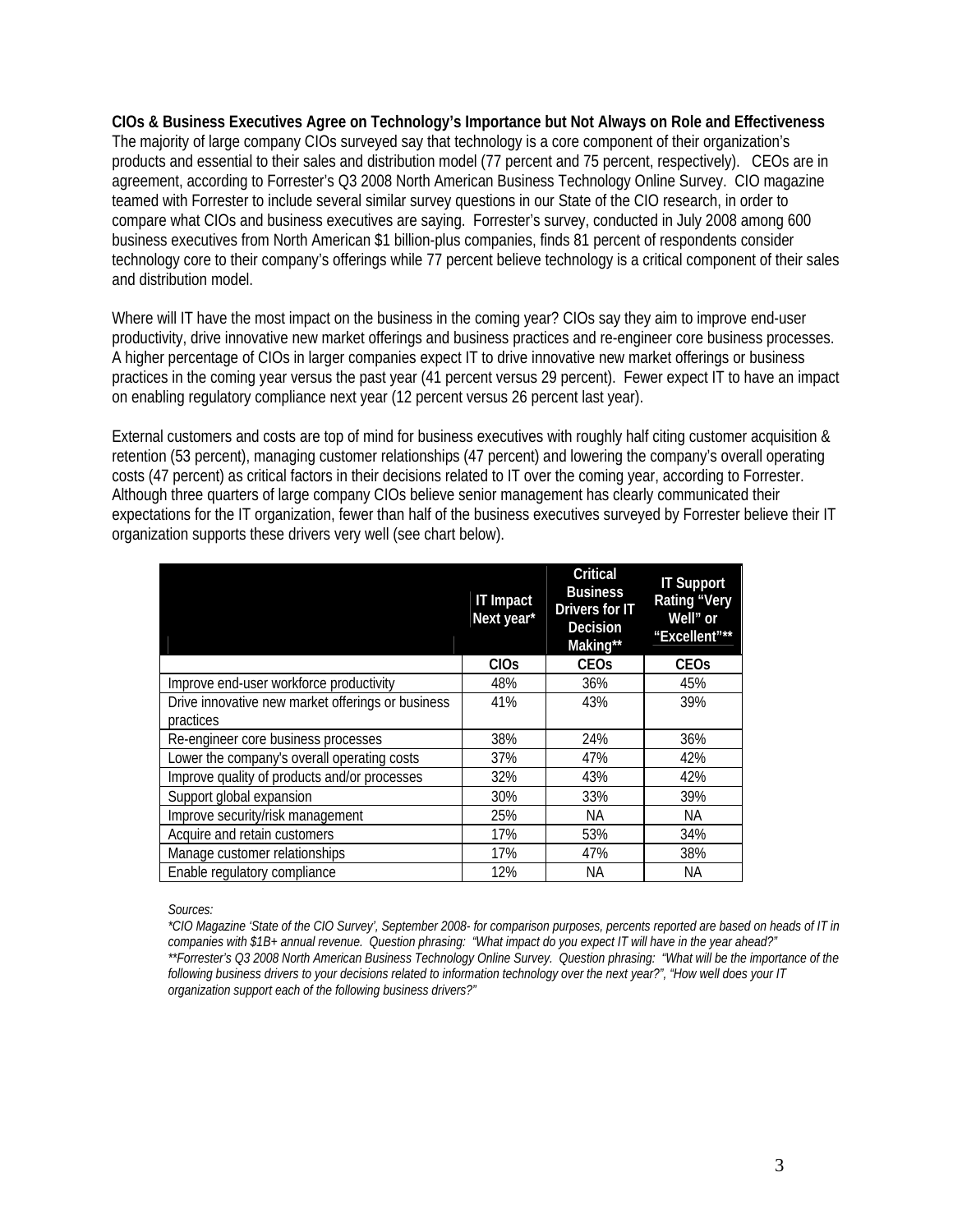#### **Who Controls IT? CIO and Business Executive Perceptions Differ**

CIOs and business executives don't always agree on who controls IT activities within their organization. Nearly nine out of ten large company CIOs (89 percent) say their IT organization has greater responsibility than the individual business areas for directly negotiating and managing vendors, compared to only 44 percent of the business executives surveyed by Forrester. A significantly higher percentage of large company CIOs claim IT responsibility for directly managing technology systems once in production, configuring those systems to deliver what is needed, and determining acceptable levels for security and privacy risks.

|                                                                            | More or<br>Completely IT<br>Orgs<br>Responsibility |                     | Equal mix of<br>business areas<br>and IT |                     | More or<br>Completely<br><b>Business Areas'</b><br>Responsibility |                     | Don't know                    |                     |
|----------------------------------------------------------------------------|----------------------------------------------------|---------------------|------------------------------------------|---------------------|-------------------------------------------------------------------|---------------------|-------------------------------|---------------------|
|                                                                            | CIO <sub>s</sub> <sup>*</sup>                      | CEO <sub>s</sub> ** | CIO <sub>s</sub> <sup>*</sup>            | CEO <sub>s</sub> ** | CIO <sub>s</sub> <sup>*</sup>                                     | CEO <sub>s</sub> ** | CIO <sub>s</sub> <sup>*</sup> | CEO <sub>s</sub> ** |
| Setting technology investment<br>priorities                                | 54%                                                | 30%                 | 37%                                      | 37%                 | 9%                                                                | 23%                 | 0%                            | 10%                 |
| Defining or designing the solution<br>to specific business needs           | 39%                                                | 29%                 | 49%                                      | 39%                 | 11%                                                               | 23%                 | 0%                            | 9%                  |
| Defining whether solutions should<br>be firm-wide or specific to one area  | 52%                                                | 29%                 | 38%                                      | 35%                 | 10%                                                               | 28%                 | 1%                            | 9%                  |
| Deciding how good solutions need<br>to be                                  | 24%                                                | 23%                 | 60%                                      | 36%                 | 16%                                                               | 33%                 | 0%                            | 9%                  |
| Deciding how much security and<br>privacy risks are acceptable             | 76%                                                | 50%                 | 20%                                      | 26%                 | 5%                                                                | 15%                 | 0%                            | 9%                  |
| Directly selecting vendor-offered<br>solutions                             | 61%                                                | 41%                 | 35%                                      | 34%                 | 5%                                                                | 16%                 | 0%                            | 10%                 |
| Directly negotiating with and/or<br>directly managing solutions<br>vendors | 89%                                                | 44%                 | 9%                                       | 28%                 | 2%                                                                | 19%                 | 0%                            | 10%                 |
| Directly configuring technology<br>systems to deliver what you need        | 87%                                                | 60%                 | 11%                                      | 25%                 | 2%                                                                | 6%                  | 0%                            | 9%                  |
| Directly managing projects with<br>substantial technology involved         | 75%                                                | 51%                 | 24%                                      | 29%                 | 1%                                                                | 12%                 | 0%                            | 8%                  |
| Directly managing the technology<br>systems once in production             | 88%                                                | 55%                 | 10%                                      | 26%                 | 3%                                                                | 11%                 | 0%                            | 9%                  |

*Sources:* 

*\*CIO Magazine State of the CIO Survey, September 2008- for comparison purposes, percents reported are based on heads of IT in companies with \$1B+ annual revenue.* 

*\*\*Forrester's Q3 2008 North American Business Technology Online* Survey

*Question phrasing: "The following is a list of activities for meeting business needs within your organization. How are these activities apportioned between the IT organization and people in the business area today?"*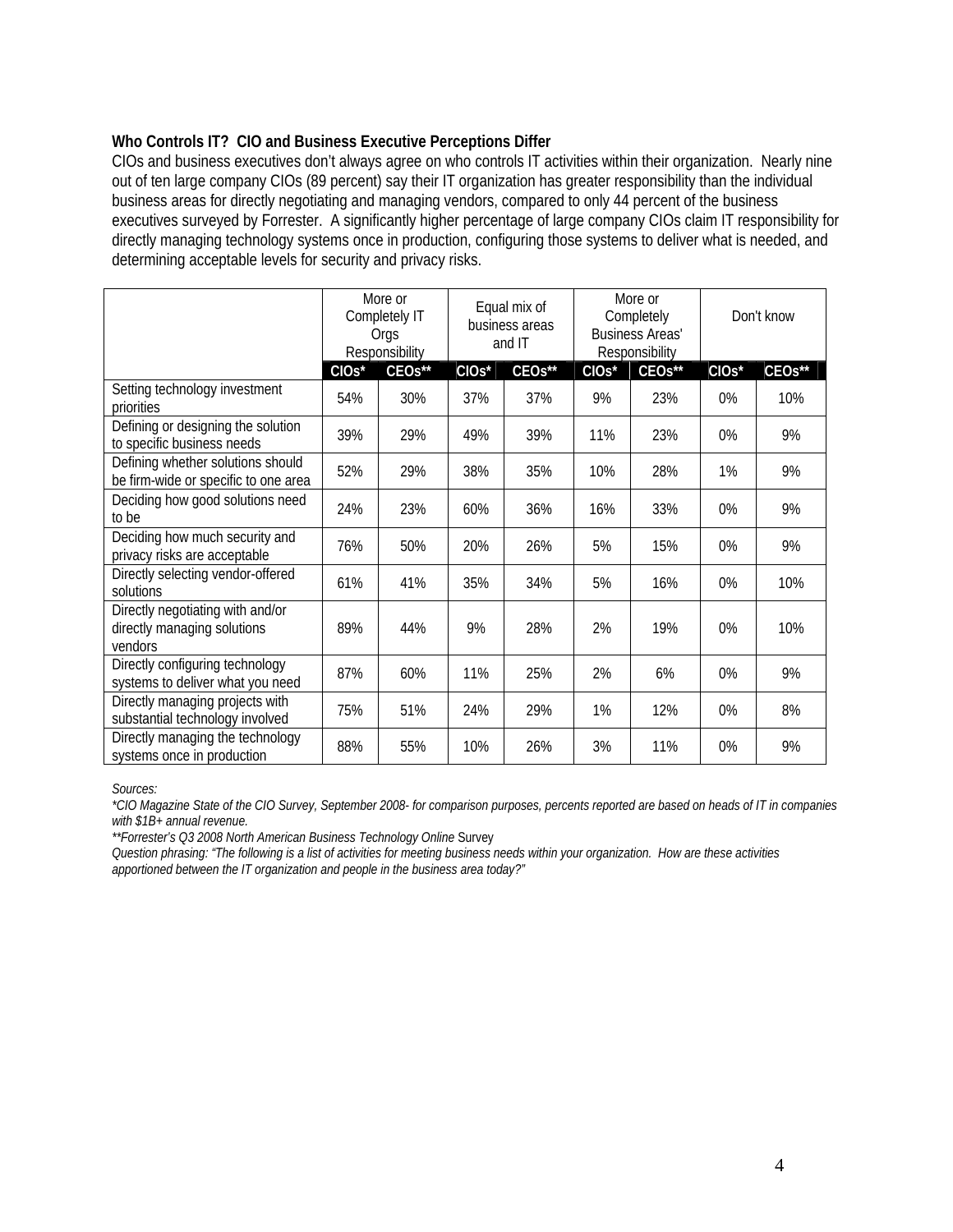### **Methodology**

CIOs eighth annual "State of the CIO" survey was conducted with the objective of understanding how the role of the CIO continues to evolve in today's business climate and to help define the CIO agenda for 2008. The survey was administered online from September 2 through September 17, 2008 to CIO customers in charge of IT at their company or business unit. Findings shown are based on the responses of 506 heads of IT from a broad range of industries including education/non-profit (12 percent), government (12 percent), manufacturing (10 percent), healthcare (10 percent), wholesaler/retailer/distributor (9 percent), and finance/banking/accounting (7 percent). The margin of error on a sample size of 506 is +/- 4.4%. Percentages on questions where respondents selected one answer may not sum to 100 due to rounding.

All respondents are the top IT executive at their company or business unit. Seventy percent hold a CIO/CTO title, 15 percent general manager/managing director/director, 10 percent EVP/SVP/VP and 5 percent other. Ninety two percent of respondents are responsible for enterprise-wide IT and 8 percent are responsible for division-wide IT at their organizations.

*Notes:* 

*Trendability:* A greater percentage of respondents are employed in larger size companies compared to previous years; 37 percent of respondents work in companies with \$1 billion in revenue compared with 32 percent in 2008 and 22 percent in 2007. This should be considered when making comparisons to data from previous years.

| <b>Annual Revenues</b>         | 2007 | 2008 | 2009 |
|--------------------------------|------|------|------|
| \$5 Billion or more            | 8%   | 12%  | 14%  |
| \$1 billion to \$4.9 billion   | 14%  | 20%  | 23%  |
| \$101 Million to 999.9 Million | 36%  | 39%  | 36%  |
| Less than \$100 Million        | 39%  | 26%  | 22%  |
| Don't know/not applicable      | 3%   | 3%   | 5%   |

*Company Size References:* "Small" = Less than \$100 million annual revenues, "Mid-size" = \$100 million - \$999.9 million annual revenues, "Large" = \$1 Billion or more annual revenues.

*Comparison to Forrester data:* For comparability purposes, any reference to State of the CIO data when compared to Forrester's Q3 2008 North American Business Technology Online Survey is against State of the CIO respondents in companies with \$1 billion annual revenue. Forrester's survey, conducted in July 2008, surveyed 600 business executives from North American \$1 billion-plus companies about the importance of technology in their businesses and the effectiveness of IT in supporting those business drivers.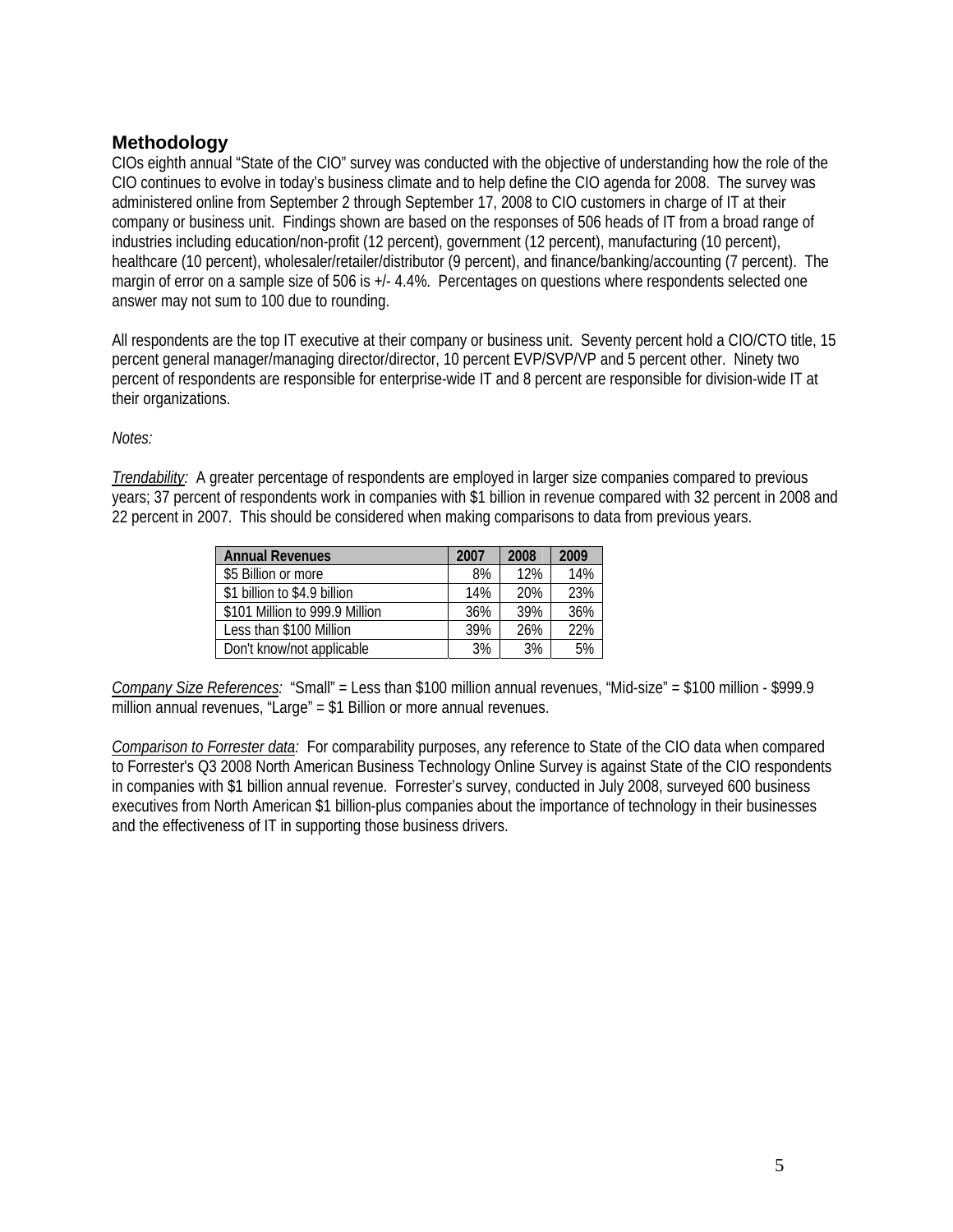# **Results by Question**

| Are you the top IT executive in your company or business unit? | 2009 |
|----------------------------------------------------------------|------|
| Yes                                                            | 00%  |

| To whom do you report? | 2009 |
|------------------------|------|
| CEO                    | 47%  |
| COO                    | 16%  |
| CFO                    | 16%  |
| Corporate CIO          | 5%   |
| Other                  | 16%  |

| Are you a part of the business executive management committee? |     |  |
|----------------------------------------------------------------|-----|--|
| Yes                                                            | 74% |  |
| - No                                                           | 26% |  |

| How long have you been in your current position? | 2009 |
|--------------------------------------------------|------|
| Less than 1 year                                 | 7%   |
| Between 1 and 2 years                            | 11%  |
| Between 2 and 3 years                            | 14%  |
| Between 3 and 4 years                            | 13%  |
| Between 4 and 5 years                            | 13%  |
| Between 5 and 6 years                            | 8%   |
| Between 6 and 7 years                            | 7%   |
| Between 7 and 8 years                            | 6%   |
| Between 8 and 9 years                            | 5%   |
| Between 9 and 10 years                           | 5%   |
| Between 10 and 12 years                          | 5%   |
| Between 12 and 15 years                          | 4%   |
| Between 15 and 20 years                          | 2%   |
| Longer than 20 years                             | 1%   |
| Mean (years)                                     | 5.36 |
| Median (years)                                   | 4.40 |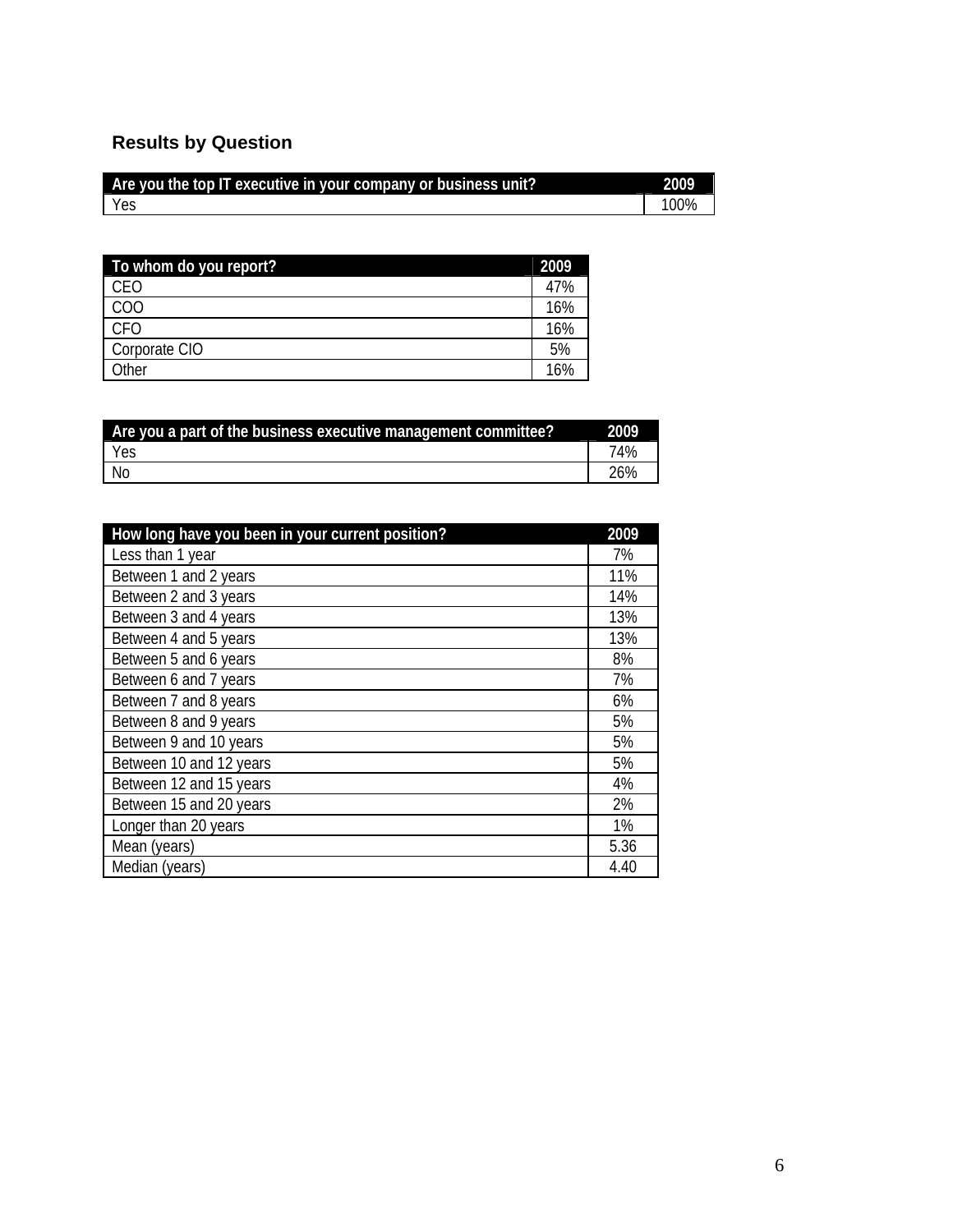| Prior to your current position, what was your primary area of experience? | 2009 |
|---------------------------------------------------------------------------|------|
| IT                                                                        | 77%  |
| Consulting                                                                | 9%   |
| <b>Administration/Operations</b>                                          | 4%   |
| Engineering                                                               | 3%   |
| Finance/accounting                                                        | 2%   |
| Marketing                                                                 | 1%   |
| Manufacturing/production                                                  | 0%   |
| Sales                                                                     | 0%   |
| Logistics/Supply Chain                                                    | 0%   |
| <b>Customer Service</b>                                                   | 0%   |
| Security                                                                  | 0%   |
| Other                                                                     | 3%   |

| In your current position, are you also responsible (in a leadership capacity) for any of the | 2009 |
|----------------------------------------------------------------------------------------------|------|
| following non-IT areas of business?                                                          |      |
| Security                                                                                     | 32%  |
| Strategy                                                                                     | 25%  |
| <b>Administration/Operations</b>                                                             | 20%  |
| <b>Risk Management</b>                                                                       | 14%  |
| <b>Customer Service</b>                                                                      | 14%  |
| Procurement                                                                                  | 9%   |
| Line of Business (as head)                                                                   | 8%   |
| Engineering                                                                                  | 7%   |
| Mergers & Acquisitions                                                                       | 5%   |
| Finance/Accounting                                                                           | 5%   |
| Marketing                                                                                    | 4%   |
| <b>Human Resources</b>                                                                       | 4%   |
| Logistics/Supply Chain                                                                       | 4%   |
| <b>Environmental Sustainability</b>                                                          | 4%   |
| <b>Sales</b>                                                                                 | 3%   |
| Manufacturing/Production                                                                     | 3%   |
| Other                                                                                        | 16%  |
| None of the above                                                                            | 36%  |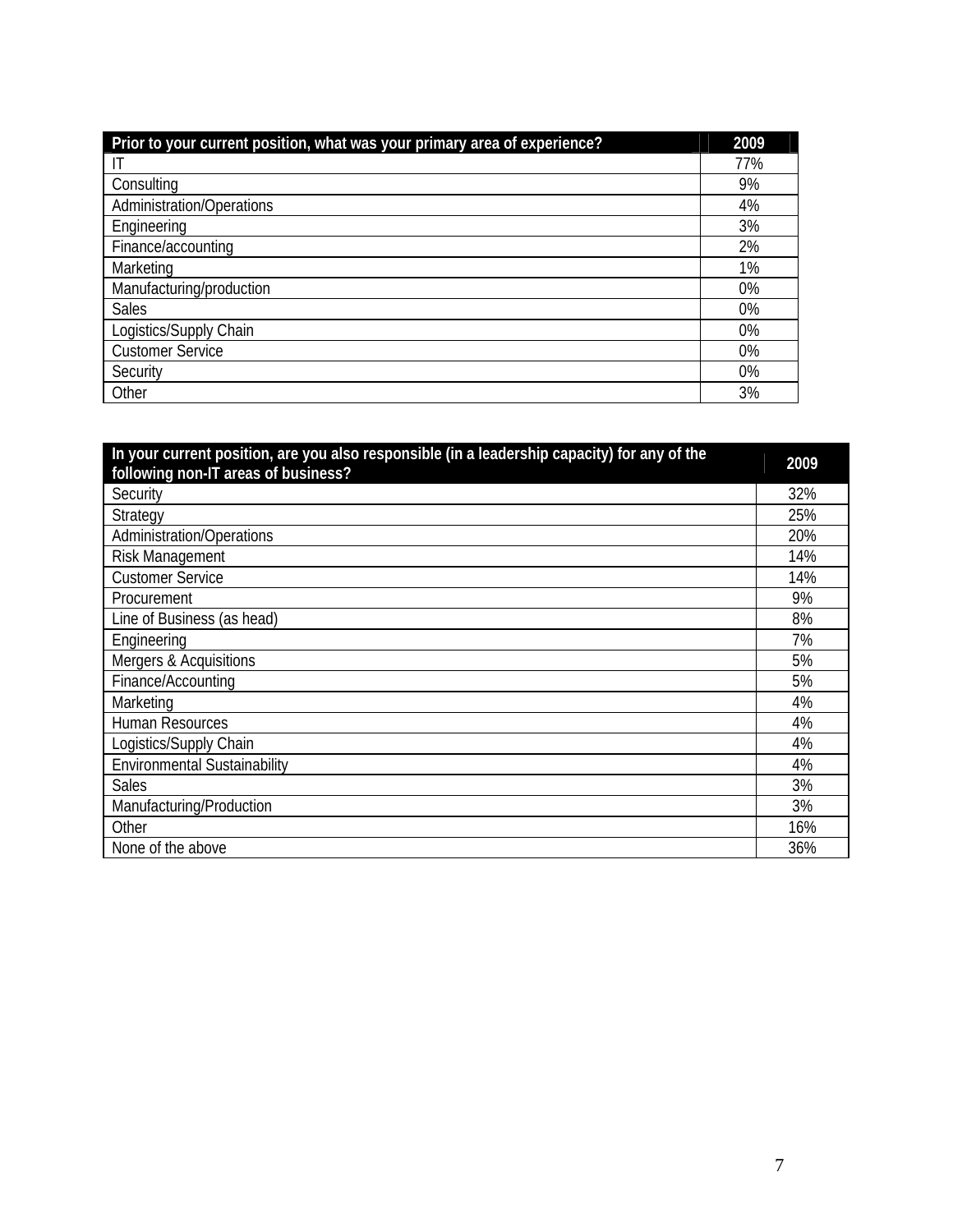| What range best represents your total annual compensation last year (including | 2009    |
|--------------------------------------------------------------------------------|---------|
| base salary, bonus and stock options)?                                         |         |
| More than \$750,000                                                            | 5%      |
| \$500,001 to \$750,000                                                         | 3%      |
| \$450,001 to \$500,000                                                         | 3%      |
| \$400,001 to \$450,000                                                         | 3%      |
| \$350,001 to \$400,000                                                         | 4%      |
| \$300,001 to \$350,000                                                         | 7%      |
| \$250,001 to \$300,000                                                         | 7%      |
| \$225,001 to \$250,000                                                         | 6%      |
| \$200,001 to \$225,000                                                         | 8%      |
| \$175,001 to \$200,000                                                         | 6%      |
| \$150,001 to \$175,000                                                         | 13%     |
| \$125,001 to \$150,000                                                         | 11%     |
| \$100,000 to \$125,000                                                         | 11%     |
| Less than 100,000                                                              | 8%      |
| Mean (000)                                                                     | \$247.9 |
| Prefer not to answer                                                           | 5%      |

| Of the time you typically spend interacting with each of the following<br>constituencies, please estimate the percent of your time spent with each<br>group | 2009 (mean) |
|-------------------------------------------------------------------------------------------------------------------------------------------------------------|-------------|
| Your company's executives                                                                                                                                   | 22%         |
| IT staff or team                                                                                                                                            | 38%         |
| Non-IT employees                                                                                                                                            | 19%         |
| IT vendors/service providers                                                                                                                                | 10%         |
| External business partners/customers                                                                                                                        | 10%         |

| Which of the following executive leadership competencies is most critical<br>to your current role (choose three)? | 2009 |
|-------------------------------------------------------------------------------------------------------------------|------|
| Long-term strategic thinking and planning                                                                         | 70%  |
| Collaboration & influence                                                                                         | 42%  |
| Expertise in running the IT function                                                                              | 45%  |
| Change leadership                                                                                                 | 30%  |
| Team leadership                                                                                                   | 34%  |
| Meeting or beating business goals                                                                                 | 18%  |
| Knowledge of your business's market                                                                               | 18%  |
| People development                                                                                                | 17%  |
| External customer focus                                                                                           | 9%   |
| Identifying and seizing on commercial opportunities                                                               | 6%   |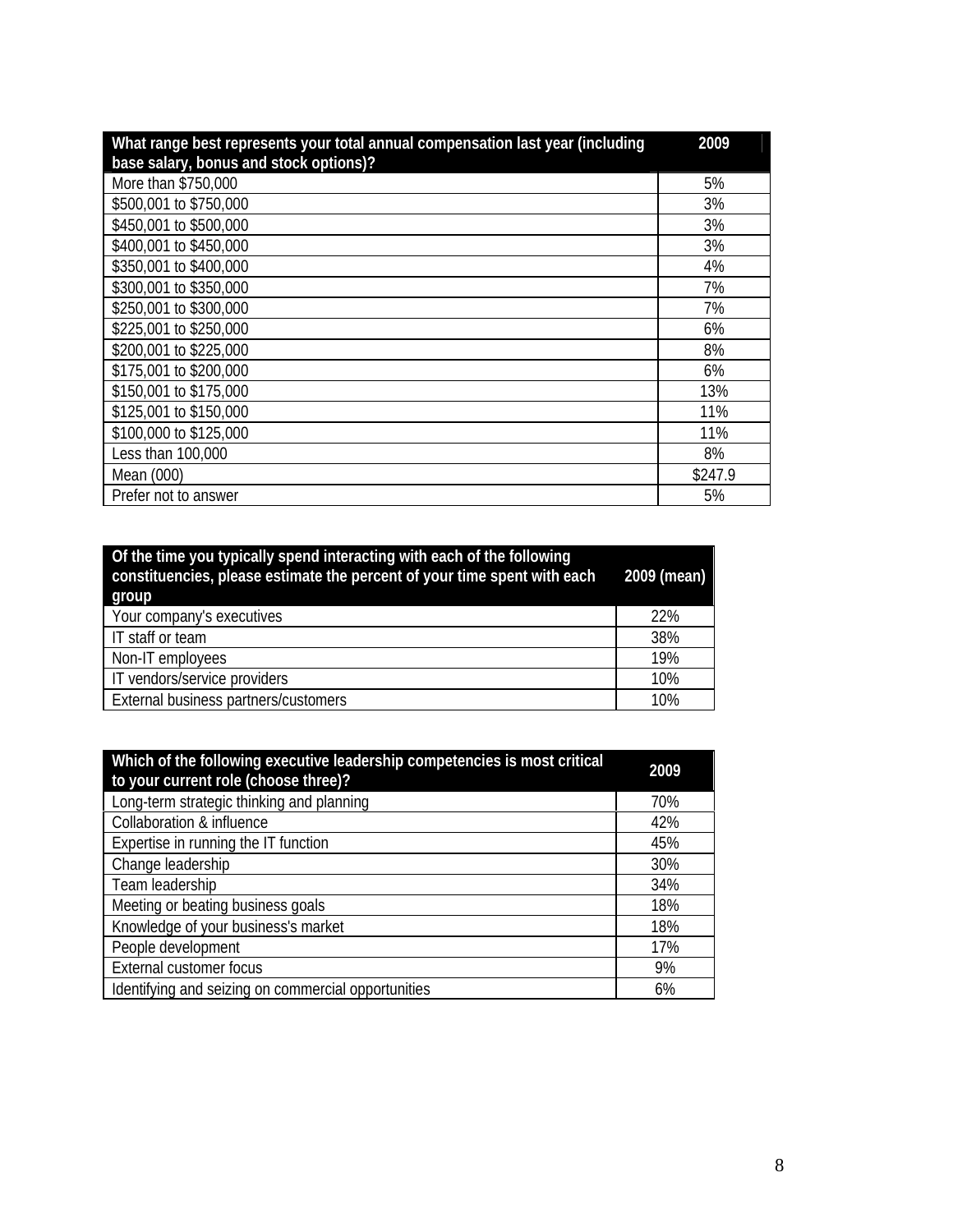| Choose five activities that best characterize your focus and how you       |     |  |
|----------------------------------------------------------------------------|-----|--|
| spend your time in your current role                                       |     |  |
| Aligning IT initiatives with business goals                                | 71% |  |
| Cultivating the IT/business partnership                                    | 58% |  |
| Improving IT operations/systems performance                                | 53% |  |
| Leading change efforts                                                     | 47% |  |
| Implementing new systems and architecture                                  | 43% |  |
| Driving business innovations                                               | 36% |  |
| Redesigning business processes                                             | 34% |  |
| Cost control/expense management                                            | 31% |  |
| Developing and refining business strategy                                  | 28% |  |
| Identifying opportunities for competitive differentiation                  | 20% |  |
| Managing IT crises                                                         | 18% |  |
| Security management                                                        | 18% |  |
| Negotiating with IT vendors                                                | 16% |  |
| Developing new go-to-market strategies & technologies                      | 11% |  |
| Studying market trends/customer needs to identify commercial opportunities | 8%  |  |

| For which are you responsible for? | 2009. |
|------------------------------------|-------|
| Enterprise-wide IT                 | 92%   |
| Division IT only                   | 8%    |

| What percent of your company's total revenue does the IT budget represent? | 2009 |
|----------------------------------------------------------------------------|------|
| Less than 1%                                                               | 11%  |
| 1% to 1.9%                                                                 | 18%  |
| 2% to 2.9%                                                                 | 19%  |
| 3% to 3.9%                                                                 | 12%  |
| 4% to 4.9%                                                                 | 8%   |
| 5% to 5.9%                                                                 | 7%   |
| 6% to 7.9%                                                                 | 4%   |
| 8% to 9.9%                                                                 | 4%   |
| 10% to 14.9%                                                               | 6%   |
| 15% to 19.9%                                                               | 3%   |
| 20% to 24.9%                                                               | 2%   |
| 25% or more                                                                | 2%   |
| Mean                                                                       | 5%   |
| Median                                                                     | 3%   |
| Don't know                                                                 | 4%   |

| How is IT spending controlled?                        | 2009 |  |  |  |
|-------------------------------------------------------|------|--|--|--|
| Centrally controlled by IT organization               | 60%  |  |  |  |
| Blended control by IT and business units or functions |      |  |  |  |
| Centrally controlled by non-IT executive              | 5%   |  |  |  |
| Directly controlled by business units or functions    | 2%   |  |  |  |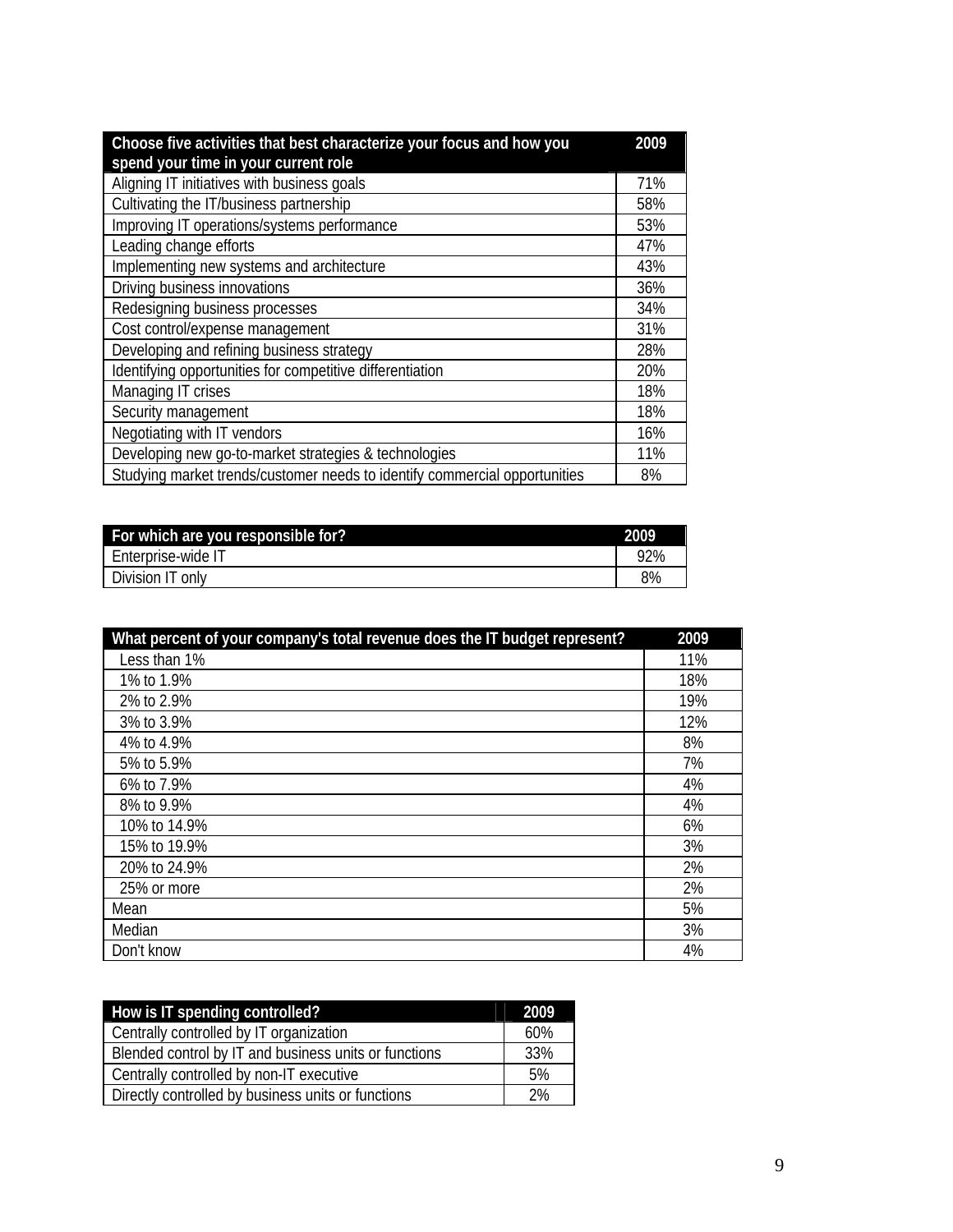| The following is a list of activities for meeting business needs within your organization. How are these |                                                         |                             |                                                          |                                              |                                                    |               |
|----------------------------------------------------------------------------------------------------------|---------------------------------------------------------|-----------------------------|----------------------------------------------------------|----------------------------------------------|----------------------------------------------------|---------------|
| activities apportioned between the IT organization and people in the business area today?                |                                                         |                             |                                                          |                                              |                                                    |               |
|                                                                                                          | Equally<br>apportioned<br>between<br>business<br>and IT | More IT's<br>responsibility | Completely the<br>IT<br>organization's<br>responsibility | More<br>business<br>areas'<br>responsibility | Completely<br>business<br>areas'<br>responsibility | Don't<br>know |
| Setting Technology<br><b>Investment Priorites</b>                                                        | 32%                                                     | 41%                         | 18%                                                      | 7%                                           | 2%                                                 | 0%            |
| Defining or designing the<br>solution to specific<br>business needs                                      | 45%                                                     | 35%                         | 9%                                                       | 11%                                          | 1%                                                 | 0%            |
| Defining whether solutions<br>should be firm-wide or<br>specific to one area                             | 39%                                                     | 38%                         | 13%                                                      | 8%                                           | 2%                                                 | 1%            |
| Deciding how good<br>solutions need to be                                                                | 56%                                                     | 21%                         | 8%                                                       | 14%                                          | 1%                                                 | 0%            |
| Deciding how much<br>security and privacy risks<br>are acceptable                                        | 21%                                                     | 47%                         | 25%                                                      | 6%                                           | 1%                                                 | 0%            |
| Directly selecting vendor-<br>offered solutions                                                          | 33%                                                     | 42%                         | 20%                                                      | 4%                                           | 0%                                                 | 0%            |
| Directly negotiating with<br>and/or directly managing<br>solutions vendors                               | 11%                                                     | 41%                         | 45%                                                      | 2%                                           | 0%                                                 | 0%            |
| Directly configuring<br>technology systems to<br>deliver what you need                                   | 9%                                                      | 29%                         | 60%                                                      | 1%                                           | 0%                                                 | 0%            |
| Directly managing projects<br>with substantial technology<br>involved                                    | 18%                                                     | 44%                         | 36%                                                      | 2%                                           | 1%                                                 | 0%            |
| Directly managing the<br>technology systems once in<br>production                                        | 10%                                                     | 27%                         | 60%                                                      | 2%                                           | 0%                                                 | 0%            |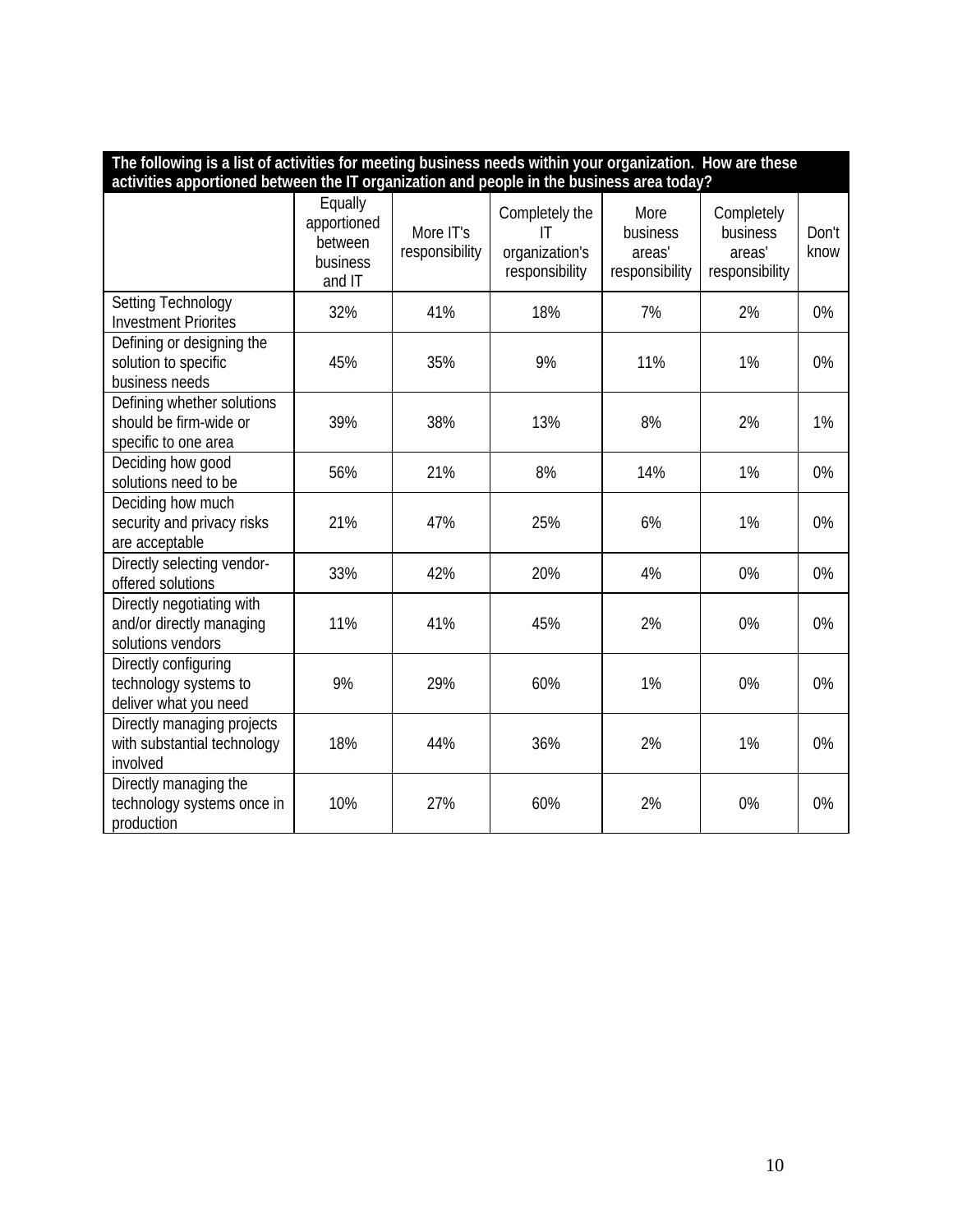| Please indicate your level of involvement with each of the following statements.                    |                   |       |                |                 |                      |            |  |
|-----------------------------------------------------------------------------------------------------|-------------------|-------|----------------|-----------------|----------------------|------------|--|
|                                                                                                     | Strongly<br>agree | Agree | <b>Neutral</b> | <b>Disagree</b> | Strongly<br>disagree | Don't know |  |
| Senior management has clearly<br>communicated their expectations<br>of the IT organization          | 25%               | 40%   | 16%            | 16%             | 3%                   | 0%         |  |
| I feel more secure about my<br>position than I did a year ago                                       | 20%               | 32%   | 31%            | 13%             | 3%                   | 0%         |  |
| Innovation from technology is high<br>on the agenda of C-level and board<br>of directors in my firm | 23%               | 35%   | 20%            | 17%             | 5%                   | 0%         |  |
| IT leadership is involved<br>appropriately early on in mergers<br>and acquisitions                  | 17%               | 33%   | 23%            | 15%             | 5%                   | 6%         |  |
| The IT organization is considered<br>an integral business partner by the<br>rest of the business    | 32%               | 38%   | 20%            | 8%              | 1%                   | 0%         |  |
| IT is still considered by many to be<br>a cost center to be managed                                 | 9%                | 37%   | 19%            | 28%             | 6%                   | 0%         |  |

| Which statement best describes your philosophy on the IT department's              | 2009 |
|------------------------------------------------------------------------------------|------|
| primary role in the organization:                                                  |      |
| IT should support and enable business initiatives                                  | 35%  |
| IT should proactively envision business possibilities and initiate with technology | 65%  |

| What impact did IT have on the overall business in the past year?<br>(Please check the three greatest benefits.) | 2009 |
|------------------------------------------------------------------------------------------------------------------|------|
| Improve end-user workforce productivity                                                                          | 58%  |
| Lower the company's overall operating costs                                                                      | 41%  |
| Re-engineer core business processes                                                                              | 34%  |
| Improve security/risk management                                                                                 | 32%  |
| Improve quality of products and/or processes                                                                     | 32%  |
| Drive innovative new market offerings or business practices                                                      | 27%  |
| Enable regulatory compliance                                                                                     | 23%  |
| Support global expansion                                                                                         | 19%  |
| Manage customer relationships                                                                                    | 19%  |
| Acquire and retain customers                                                                                     | 12%  |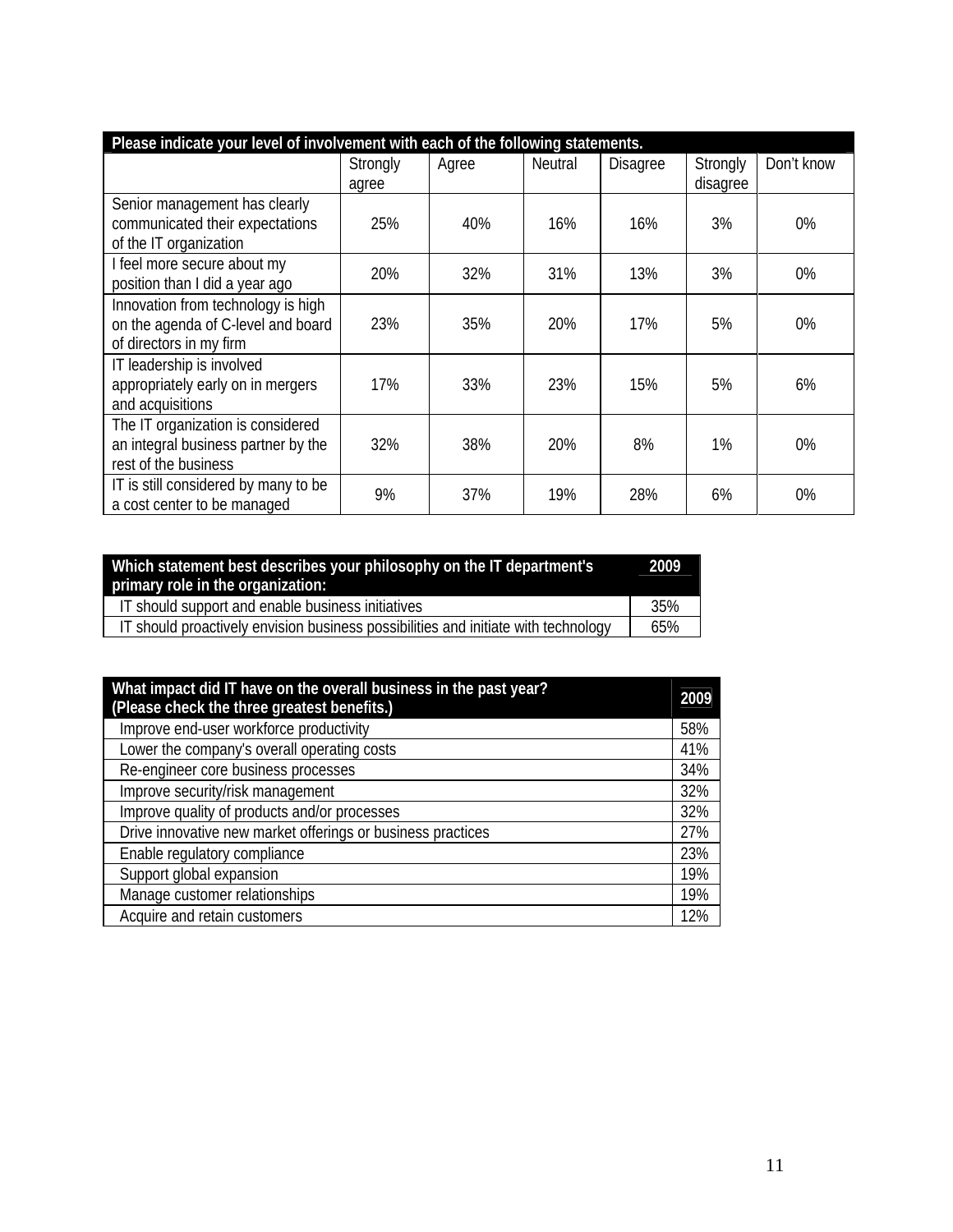| What impact do you expect IT will have in the year ahead?<br>(Please check the three greatest benefits) | 2009 |
|---------------------------------------------------------------------------------------------------------|------|
| Improve end-user workforce productivity                                                                 | 49%  |
| Re-engineer core business processes                                                                     | 41%  |
| Lower the company's overall operating costs                                                             | 39%  |
| Drive innovative new market offerings or business practices                                             | 38%  |
| Improve quality of products and/or processes                                                            | 35%  |
| Improve security/risk management                                                                        | 26%  |
| Support global expansion                                                                                | 23%  |
| Acquire and retain customers                                                                            | 18%  |
| Manage customer relationships                                                                           | 18%  |
| Enable regulatory compliance                                                                            | 12%  |

| How strongly to you agree or disagree with the<br>following statements about the perception of<br>technology's importance in your business<br>today: | <b>Strongly</b><br>agree | Agree | <b>Neutral</b> | <b>Disagree</b> | <b>Strongly</b><br>disagree | Don't<br>know |
|------------------------------------------------------------------------------------------------------------------------------------------------------|--------------------------|-------|----------------|-----------------|-----------------------------|---------------|
| Technology is a core component of our products<br>and/or services                                                                                    | 39%                      | 37%   | 12%            | 9%              | 2%                          | 0%            |
| Technology is central to how we differentiate<br>ourselves from competitors                                                                          | 26%                      | 36%   | 23%            | 11%             | 3%                          | $1\%$         |
| Technology is primarily used to reduce cost of<br>business operations                                                                                | 8%                       | 36%   | 24%            | 29%             | 3%                          | $0\%$         |
| Technology is essential for our distribution and<br>sales model                                                                                      | 35%                      | 35%   | 21%            | 6%              | 1%                          | 2%            |

| How effective is IT at meeting your<br>business's expectations for these areas: | Very<br>effective | Somewhat<br><b>Effective</b> | Neutral | Somewhat<br>ineffective | Very<br>ineffective | Don't<br>know |
|---------------------------------------------------------------------------------|-------------------|------------------------------|---------|-------------------------|---------------------|---------------|
| Technology is a core component of our<br>products and/or services               | 44%               | 38%                          | 15%     | 3%                      | 1%                  | $1\%$         |
| Technology is central to how we differentiate<br>ourselves from competitors     | 29%               | 40%                          | 24%     | 6%                      | 1%                  | 1%            |
| Technology is primarily used to reduce cost<br>of business operations           | 28%               | 48%                          | 19%     | 4%                      | 1%                  | 1%            |
| Technology is essential for our distribution<br>and sales model                 | 30%               | 41%                          | 22%     | 5%                      | 1%                  | 2%            |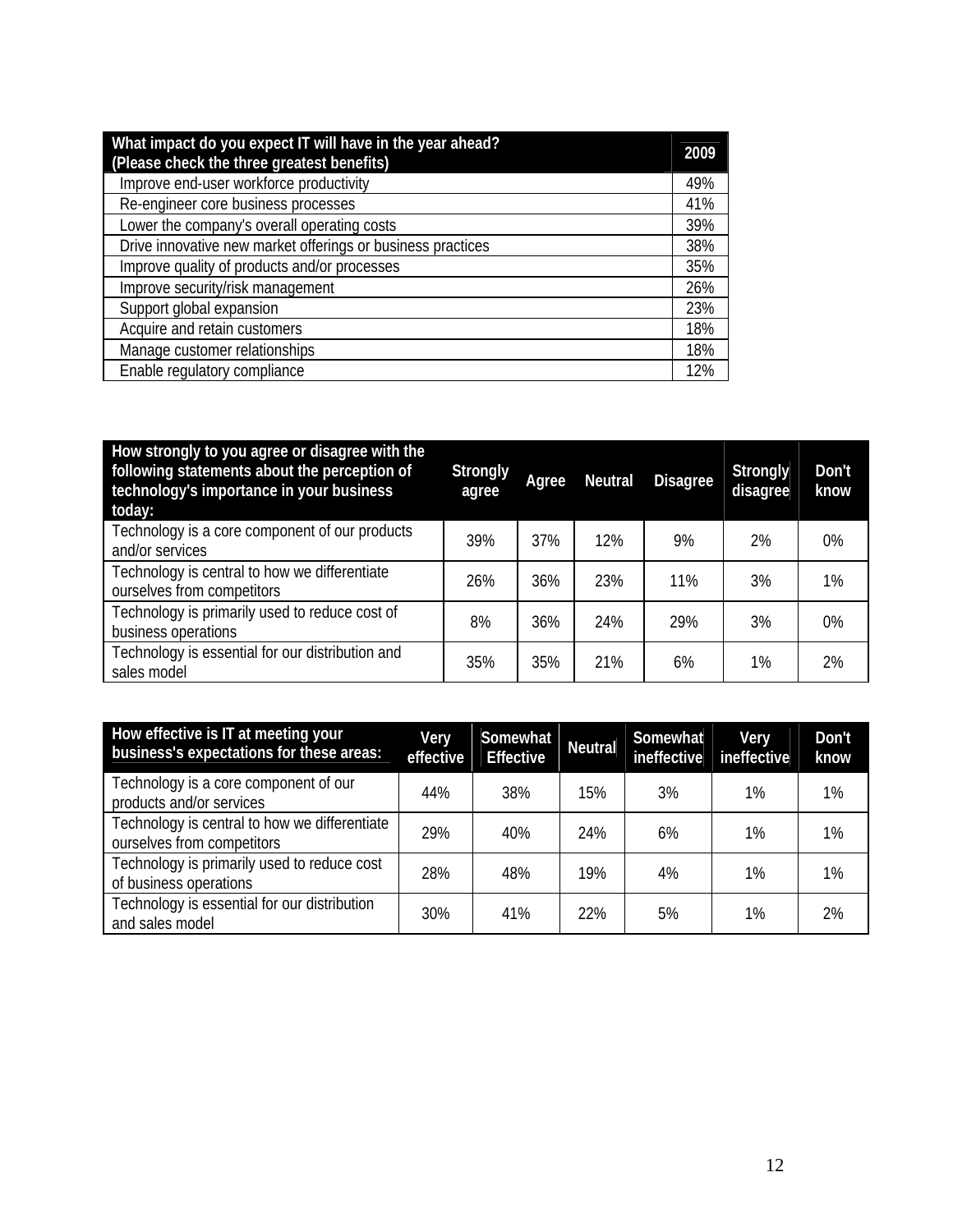| What is your gender? | 2009 |
|----------------------|------|
| Male                 | 87%  |
| Female               | 12%  |

| What is your age     | 2009  |
|----------------------|-------|
| 29 or under          | $0\%$ |
| $30 - 34$            | 3%    |
| 35-39                | 11%   |
| 40-44                | 20%   |
| 45-49                | 22%   |
| 50-54                | 22%   |
| 55-59                | 11%   |
| 60-64                | 6%    |
| 65 or over           | 1%    |
| Prefer not to answer | 3%    |
| Mean                 | 48    |
| Median               | 48    |

| Which of the following best describes your race or ethnicity? |     |
|---------------------------------------------------------------|-----|
| White                                                         | 81% |
| Asian                                                         | 8%  |
| Hispanic or Latino                                            | 3%  |
| <b>Black or African American</b>                              | 1%  |
| American Indian or Alaskan Native                             | 1%  |
| Native Hawaiian or Other Pacific Islander                     | 0%  |
| Prefer not to answer                                          | 6%  |

| What is your title?    | 2009  |
|------------------------|-------|
| <b>CIO</b>             | 36%   |
| CIO and EVP            | 6%    |
| CIO and SVP            | 11%   |
| CIO and VP             | 13%   |
| CT <sub>O</sub>        | 4%    |
| <b>EVP</b>             | $0\%$ |
| <b>SVP</b>             | 1%    |
| VP                     | 8%    |
| <b>General Manager</b> | 1%    |
| Managing Director      | 3%    |
| <b>Director</b>        | 11%   |
| Other                  | 5%    |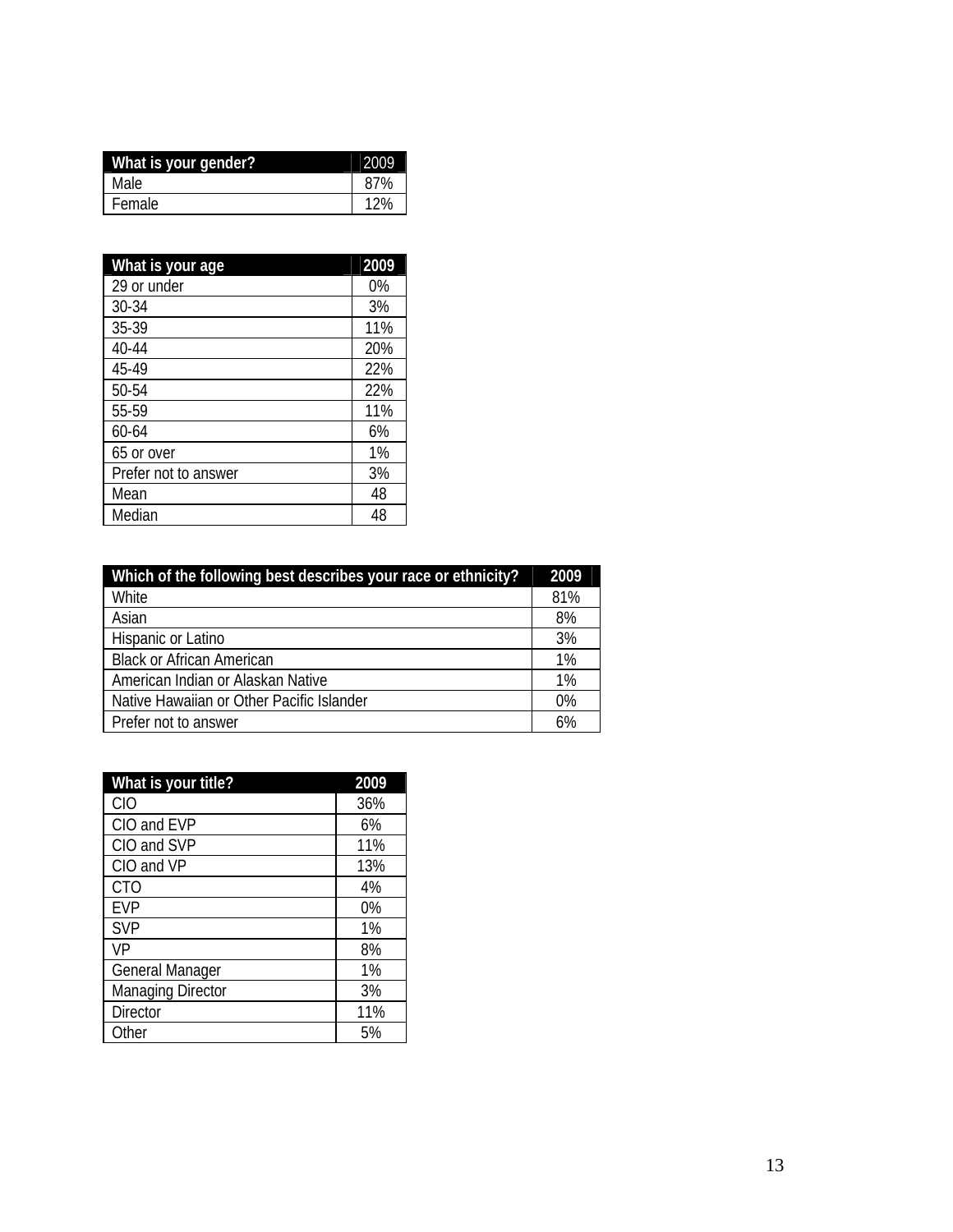| What is your organization's primary business?                  | 2009 |
|----------------------------------------------------------------|------|
| Non-computer related                                           |      |
| Education/Non-Profit                                           | 12%  |
| Healthcare/Medical Services/Pharmaceutical/Bio-Tech            | 10%  |
| Manufacturing                                                  | 10%  |
| Government: State or Local (including Law Enforcement)         | 9%   |
| Wholesaler/Retailer/Distributor                                | 9%   |
| Finance/Banking/Accounting                                     | 7%   |
| Insurance                                                      | 5%   |
| <b>Business Services/Consultant</b>                            | 4%   |
| Automotive/Transportation                                      | 3%   |
| Government: Federal (including Military)                       | 3%   |
| Media (Publishing/Broadcast)/ Advertising/PR                   | 3%   |
| Real Estate/Legal                                              | 3%   |
| Utilities (Oil, Water, Gas, Etc.)                              | 3%   |
| Aerospace/Defense Contractor                                   | 1%   |
| Agriculture/Construction                                       | 1%   |
| Entertainment                                                  | 1%   |
| Travel/Tourism/Hospitality                                     | 1%   |
| Mining/Oil                                                     | 0%   |
| Computer-related                                               |      |
| Manufacturing - Hardware                                       | 3%   |
| Manufacturing - Software                                       | 3%   |
| Communication Carriers (Telecomm/Data Comm)                    | 2%   |
| <b>Computer or Network Consultant/Data Processing Services</b> | 1%   |
| Service Provider (ISP/ASP/MSP/BSP/ESP/Web Hosting)             | 1%   |
| VAR/VAD/OEM/Systems or Network Integrator                      | 1%   |
| Wholesaler/Retailer/Distributor                                | 0%   |
| Other                                                          |      |
| Other                                                          | 5%   |